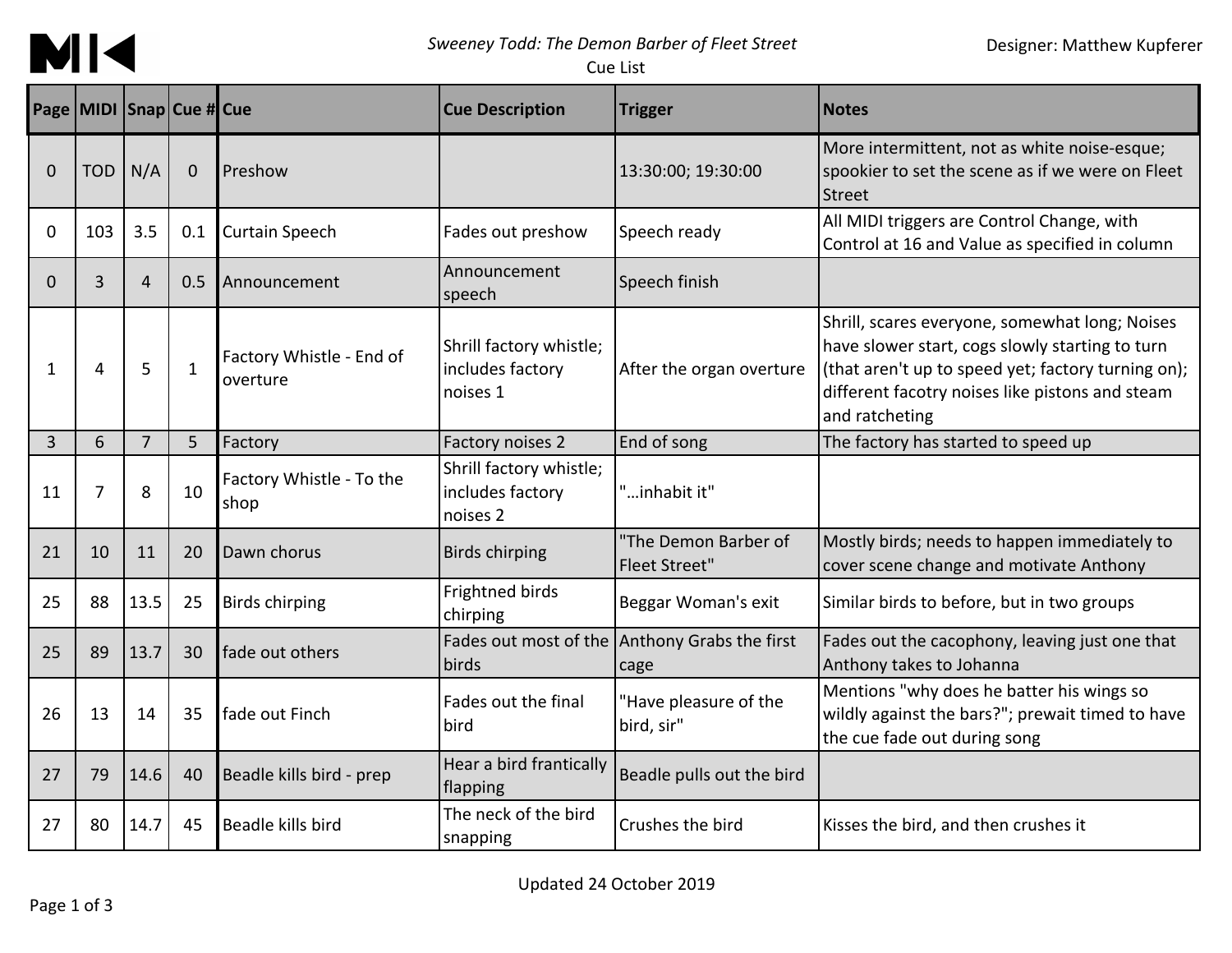

## *Sweeney Todd: The Demon Barber of Fleet Street*

Cue List

|     | Page MIDI Snap Cue # Cue |      |    |                                               | <b>Cue Description</b>                                  | <b>Trigger</b>                            | <b>Notes</b>                                                                                                                                                       |
|-----|--------------------------|------|----|-----------------------------------------------|---------------------------------------------------------|-------------------------------------------|--------------------------------------------------------------------------------------------------------------------------------------------------------------------|
| 28  | 14                       | 15   | 50 | <b>Factory Whistle</b>                        | Shrill factory whistle;<br>includes factory<br>noises 2 | 'Sweetly buried in your<br>yellow hair"   |                                                                                                                                                                    |
| 40  | 18                       | 28.5 | 55 | Scraping the strop 1                          | Sweeney sharpening<br>his razor                         | "And dat's-a da trut!"                    |                                                                                                                                                                    |
| 41  | 90                       | 28.7 | 56 | Scraping the strop 2                          | Sweeney sharpening<br>his razor                         | 'Starting in my yut"                      | Slightly slower, more deliiberate as Sweeney<br>gets fed up with Pirelli                                                                                           |
| 45  | 33                       | 32   | 60 | Factory Whistle - Offering<br>to shave Beadle | Shrill factory whistle                                  | "the closest shave you<br>will ever know" |                                                                                                                                                                    |
| 58  | 39                       | 38   | 65 | Factory Whistle - Kills<br>Pirelli            | Shrill factory whistle                                  | Sweeney slits Pirelli's<br>throat         | This (and other killing whistles) happen with<br>start of throat slit                                                                                              |
| 90  | 49                       | 48   | 66 | <b>Factory Noises - Into</b><br>Intermission  | Factory noises 3                                        | Right on bump of final<br>orchestra note  | Fades in quickly, establishes, then slowly fades<br>out; factory sounds more manic and hurried as<br>Sweeny grows more manic and impatient                         |
| 93  | 50                       | 49   | 70 | Factory Whistle - Top of Act                  | Shrill factory whistle;<br>includes factory<br>noises 3 | Top of the act                            | Factory is played back at 1.15x speed                                                                                                                              |
| 112 | 54                       | 53   | 81 | The Asylum                                    | Subtle track to<br>enhance the scene                    | "I'll steal you"                          | Moaning & voices through heavy reverb (Anthony<br>excluded), clanking on metal bars, windows<br>shaking, etc; very dark to then contrast with<br>Johanna's singing |
| 130 | 82                       | 61.5 | 85 | Locking the cellar door                       | The cellar door<br>locking behind Tobias dear."         | "Be back in a moment,                     | Happens quickly; defintive and final                                                                                                                               |
| 134 | 83                       | 61.7 | 90 | Facotry Whistle - Toby is<br>trapped          | Shrill factory whistle                                  | "Let me out!"                             |                                                                                                                                                                    |
| 136 | 64                       | 63   | 91 | The Asylum 2                                  | Similar as before                                       | Scene change                              | Similar to before                                                                                                                                                  |
| 137 | 65                       | 64   | 95 | Gunshot                                       | Gunshot when<br>Johanna shoots Fogg                     | During the fight                          | Anythony says he can't shoot, Johanna takes gun,<br>steps in front of Anthony, then shoots                                                                         |